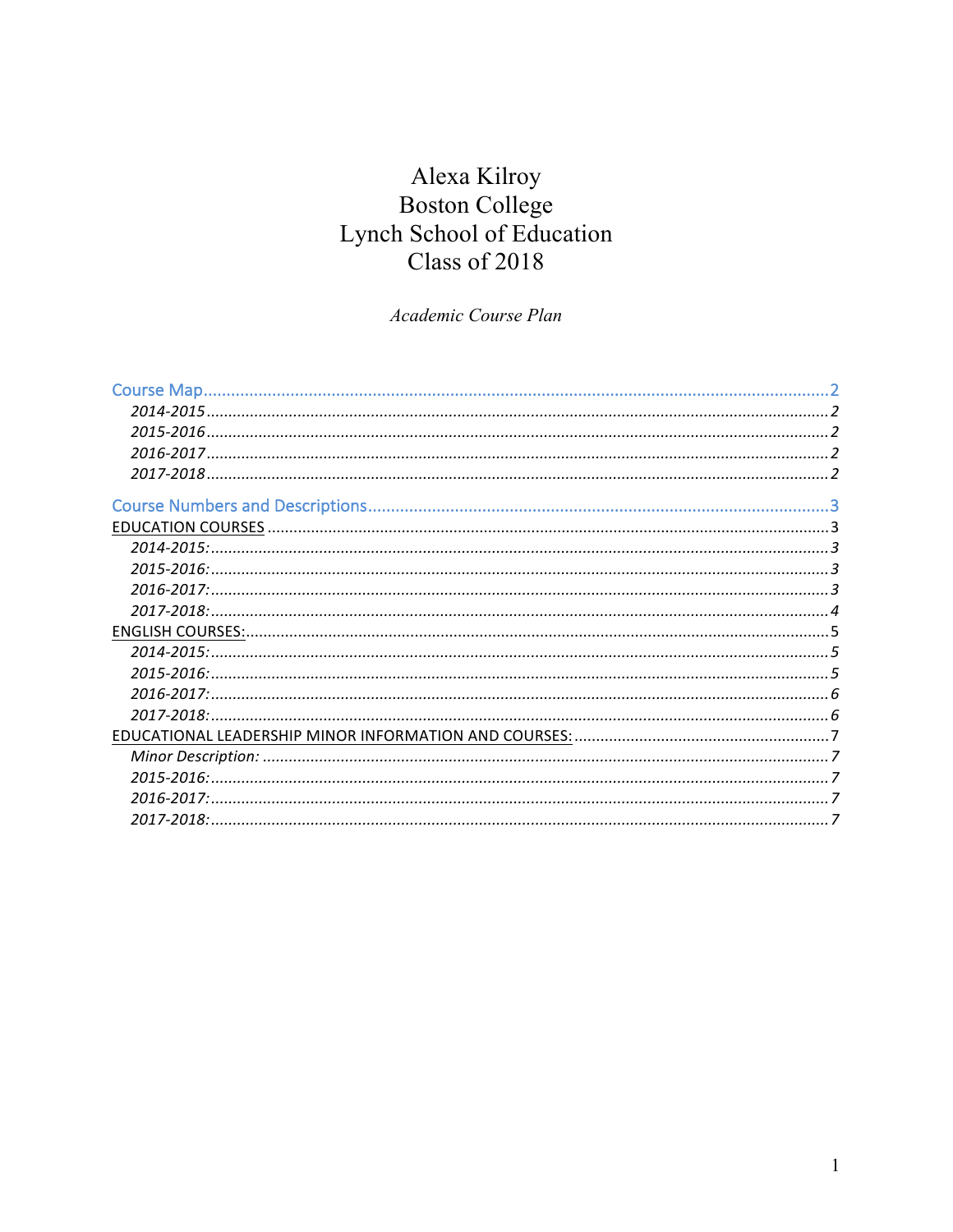# Course Map

|           | <b>Education</b><br><b>Courses</b>                                                                                                                                                                                                                                                                                                 | <b>English</b><br><b>Courses</b>                                                                                                                                   | <b>Educational</b><br>Leadership<br><b>Courses</b>                                                             |
|-----------|------------------------------------------------------------------------------------------------------------------------------------------------------------------------------------------------------------------------------------------------------------------------------------------------------------------------------------|--------------------------------------------------------------------------------------------------------------------------------------------------------------------|----------------------------------------------------------------------------------------------------------------|
| 2014-2015 | Education, Reflection,<br>$\bullet$<br>Action<br>Child Growth &<br>$\bullet$<br>Development<br>Family, School, & Society<br>$\bullet$<br>Working with Students<br>$\bullet$<br>with Special Needs                                                                                                                                  | Literature Core<br>$\bullet$<br><b>Studies in Poetry</b><br><b>Studies in Narrative</b><br>Modern Middle<br><b>Eastern and Arabic</b><br>Literature                |                                                                                                                |
| 2015-2016 | Pre-Practicum I: Brighton<br>$\bullet$<br><b>High School</b><br>Adolescent Psychology<br>$\bullet$<br>Secondary Curriculum and<br>$\bullet$<br>Instruction                                                                                                                                                                         | Language in Society<br>$\bullet$<br><b>Advanced Topic</b><br>$\bullet$<br>Seminar: Literature<br>of Slavery and<br>Abolition<br>History of the English<br>Language | Leadership in<br>$\bullet$<br><b>Higher Education</b><br>Administration<br><b>Gender Roles</b>                 |
| 2016-2017 | Pre-Practicum II: North<br>$\bullet$<br><b>Quincy High School</b><br>Pre-Practicum III: Boston<br>$\bullet$<br>College High School<br><b>Classroom Assessment</b><br>Secondary & Middle<br>$\bullet$<br><b>School English</b><br><b>Instructional Methods</b><br>Reading Methods of<br>$\bullet$<br>Middle and Secondary<br>School | Introduction to<br>$\bullet$<br><b>British Literature and</b><br>Culture                                                                                           | <b>Business Ethics -</b><br>$\bullet$<br><b>Ethical Leadership</b><br><b>Skills</b><br><b>Adult Psychology</b> |
| 2017-2018 | <b>Full-Practicum Student</b><br>$\bullet$<br>Teaching: Boston College<br><b>High School</b><br><b>Teaching Bilingual</b><br>$\bullet$<br><b>Students</b>                                                                                                                                                                          | Adolescent Literature<br>$\bullet$<br>English Elective, TBD                                                                                                        | Business class,<br>$\bullet$<br><b>TBD</b><br>Business class,<br><b>TBD</b>                                    |

*To read course descriptions, please see page 2.*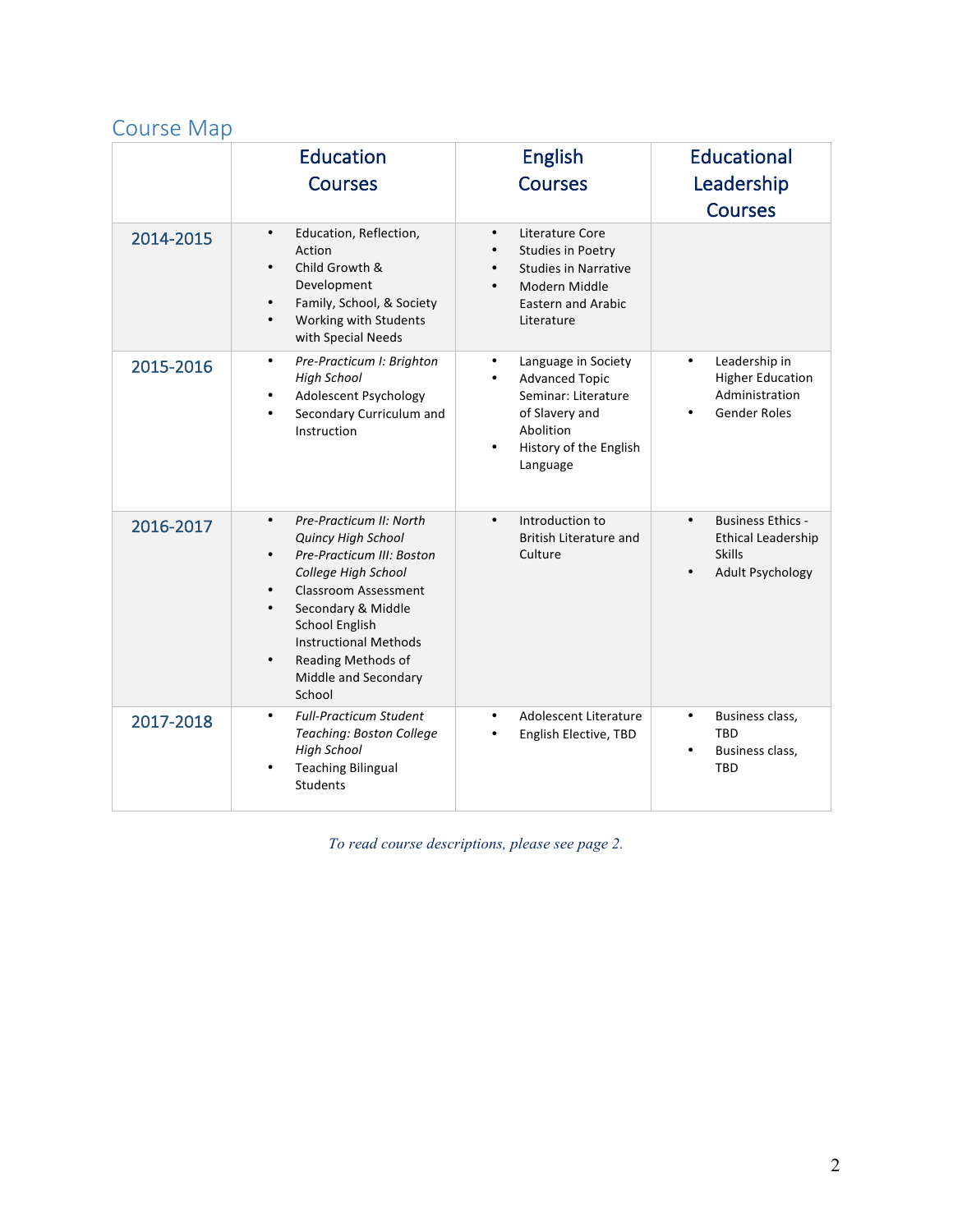# Course Numbers and Descriptions

*Organized by content area and year*

# **EDUCATION COURSES**

#### 2014-2015:

- Education, Reflection, Action
	- $\circ$  EDUC1100: "Readings, discussions, and panel presentations will address moral-cognitive decision-making, vocational discernment in the context of Ignatian Pedagogy, local, state, and national trends in Applied Psychology and Human Development and Teacher Education and expose students to LSOE and university faculty and student research."
- Child Growth & Development
	- $\circ$  APSY1030: "This course acquaints students with multiple processes of child development, including physical, social, cognitive, linguistic, and emotional development from birth through adolescence. "
- Family, School, & Society
	- $\circ$  APSY1031: "This course considers the social and cultural contexts that shape developmental and educational processes. Focuses on understanding the nature of contemporary social problems including racism, sexism, ethnic prejudice, poverty, and violence, as they affect children, families, and schooling. Emphasizes special role of education in linking community resources for an integrated approach to serving children and families."
- Working with Students with Special Needs
	- $\circ$  EDUC1044: "Introduces pre-service teachers to a variety of issues surrounding special education, including its historical development, concepts of disability, the terminology commonly used in the field, and recent trends and practices. Examines legislation pertaining to special education, particularly the Individuals With Disabilities Education Act (IDEA). Assists future educators to understand the process of designing and implementing an Individualized Educational Program (IEP)."

#### 2015-2016:

- Pre-Practicum I: Brighton High School
	- $\circ$  EDUC2151: One semester of student teaching and observation at Brighton High School. Supervisor: Michele Lavorgna, ELA instructor.
- Adolescent Psychology
	- $\circ$  APSY2041: "Introduces the psychology and problems of the adolescent years. Discusses biological changes, cultural influences, the identity crisis, educational needs, and adult and peer relationships. Consideration will be given to the impact that rapid cultural change has on youth. Also discusses adolescence in other cultures to provide a better perspective on American youth."
- Secondary Curriculum & Instruction
	- $\circ$  EDUC2211: "Topics include curriculum theory and development, interdisciplinary teaching, teaching students with diverse learning abilities, application of educational research, assessment, national standards, and alternative models for secondary schools. Focuses on the role of the teacher in secondary education reform. Taught on-site and in conjunction with secondary education teacher candidates' first pre-practicum experience, this course offers a unique opportunity for a cohort experience in which pre-service teachers work closely with each other, high school faculty, the instructor, and urban students."

#### 2016-2017:

- Pre-Practicum II: North Quincy High School
	- $\circ$  EDUC3152: One semester of student teaching and observation at North Quincy High School. Supervisor: Johanna Spring, ELA instructor.
- Pre-Practicum III: Boston College High School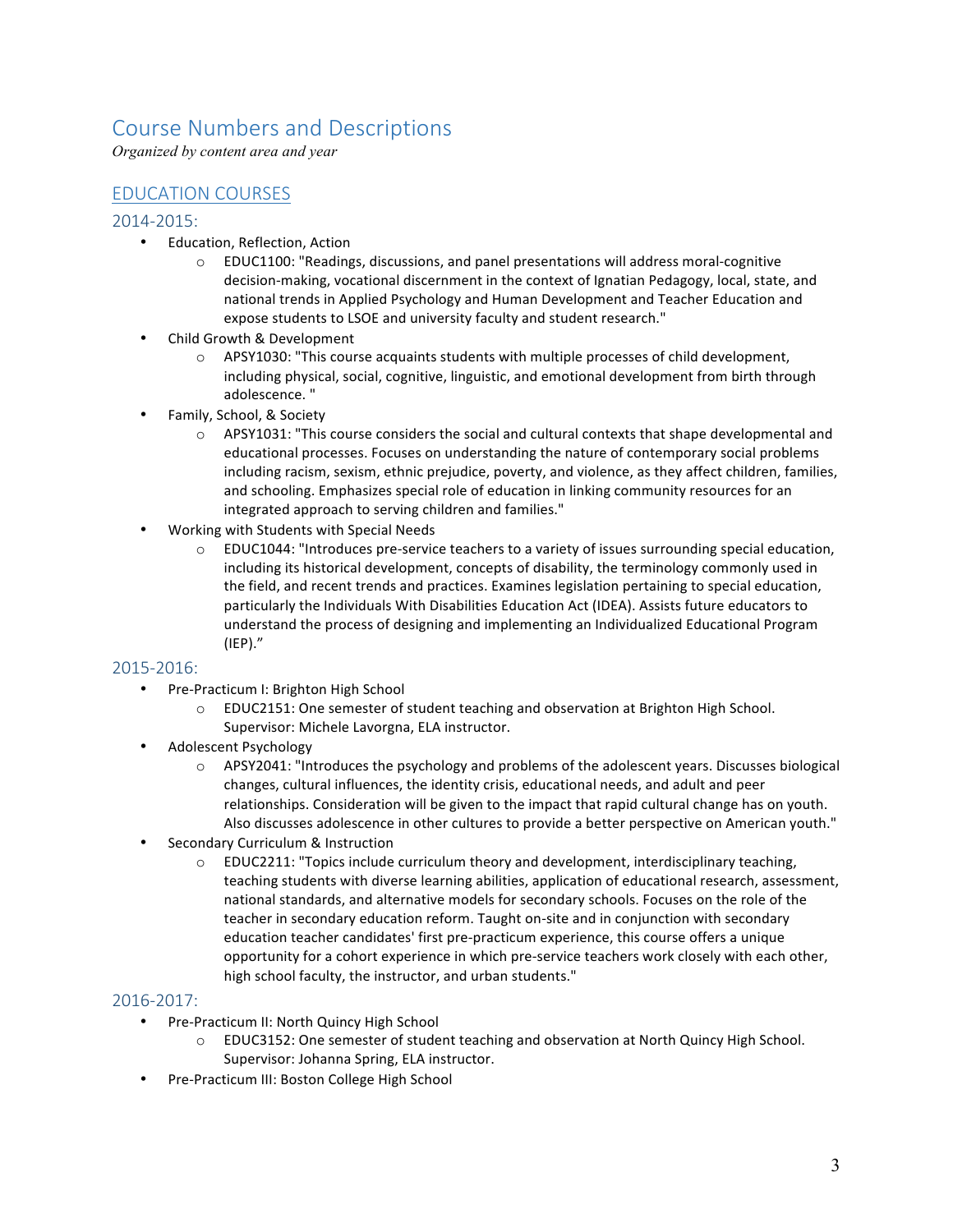- $\circ$  EDUC3153: One semester of student teaching and observation at Boston College High School. Supervisor: Elizabeth O'Donnell, ELA instructor.
- Classroom Assessment
	- $\circ$  ERME1060: "This course explores how assessment is a key component of all aspects of the instructional process including organizing and creating a classroom culture, planning lessons, delivering instruction, and examining how students have grown as result of instruction. The validity of inferences and decisions made based on assessment information is examined within each phase of instruction."
- Secondary English Instructional Methods
	- $\circ$  EDUC6302: "Develops knowledge, skills, and dispositions essential for competent understanding, development, and delivery of effective English Language Arts instruction in a diverse classroom. Addresses educational and literary theory, pedagogy, assessment, evaluation, content, curriculum, media literacy, and sensitivity to and respect for adolescents who come from a variety of cultures, abilities, interests, and needs. Provides knowledge of local, state, and national standards and strategies to help students reach those standards."
- Secondary School Reading Methods
	- $\circ$  EDUC3323: "Develops knowledge of the reading process and how to "teach reading the content areas." Students will develop curriculum and instruction that integrates reading instruction in the content areas, addressing diverse learners. Involves understanding relationship among assessment, evaluation, and curriculum; learning what and how to teach based on student assessments; developing and providing scaffolded instruction that addresses reading comprehension and critical thinking; and integrating reading, writing, speaking, listening, and thinking into content curriculum."

#### 2017-2018:

- Full-Practicum Student Teaching: Boston College High School
- Teaching Bilingual Students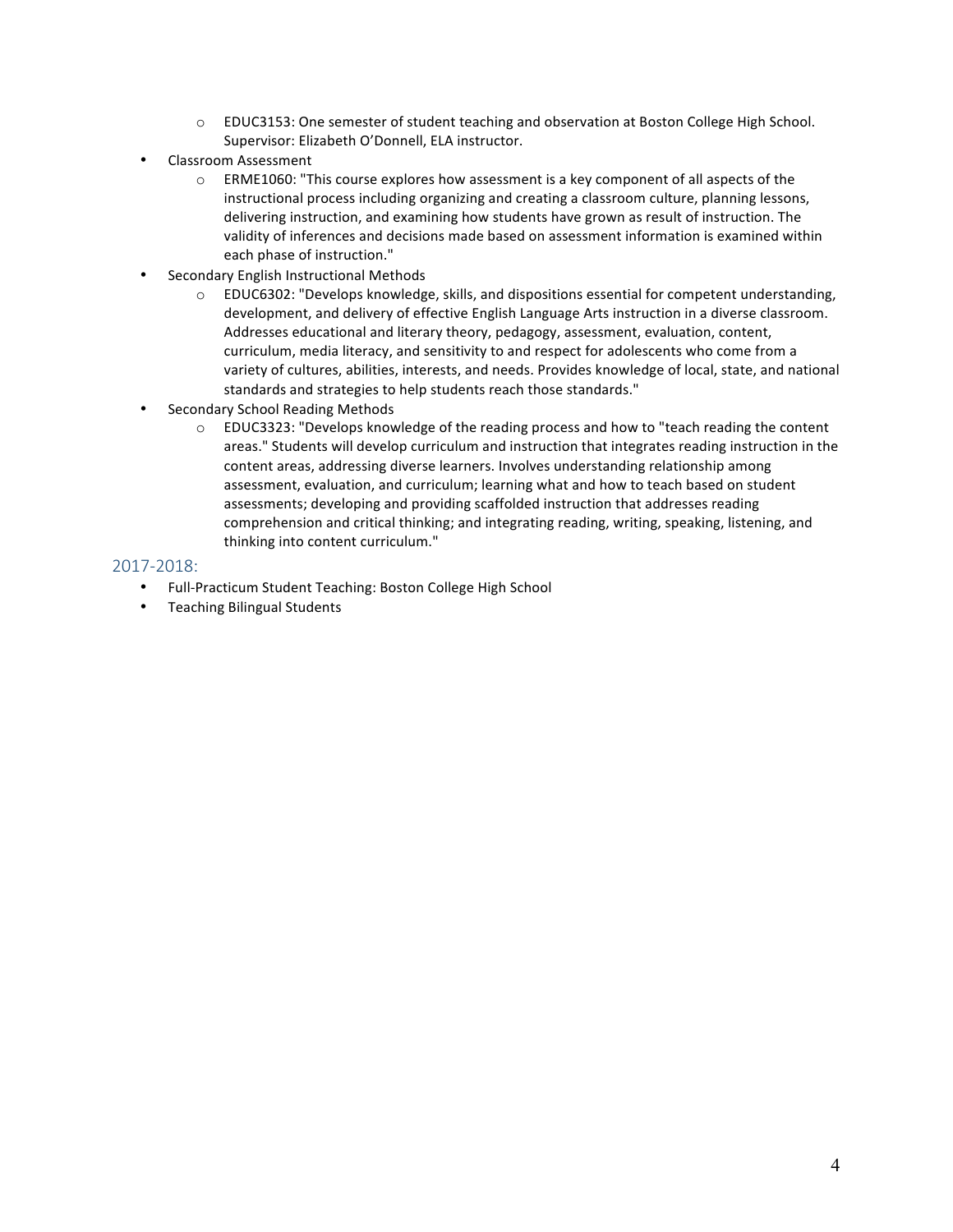# **ENGLISH COURSES:**

## 2014-2015:

- Literature Core
	- $\circ$  ENGL1080: "In Literature Core, students explore the principal motives which prompt people to read literature: to assemble and assess the shape and values of one's own culture, to discover alternative ways of looking at the world, to gain insight into issues of permanent human importance as well as issues of contemporary urgency, and to enjoy the linguistic and formal satisfactions of literary art. Literature Core will strive to develop the student's capacity to read and write with clarity and engagement, to allow for that dialogue between the past and present we call history, and to provide an introduction to literary genres."
- Studies in Poetry
	- $\circ$  ENGL2131: "The goals of the course are close reading of poetry, developing the student's ability to ask questions which open poems to analysis, and writing lucid interpretative papers."
- Studies in Narrative
	- $\circ$  ENGL 2133: "This course introduces students to questions that they might bring to the study of narrative works—primarily novels, tales, and non-fictional narratives, though it may also include drama, film, and narrative poems. It aims to introduce the various critical frames through which we construct interpretations. As part of the process of reading, students will be introduced to common critical terms; narrative genres, conventions, and discourses; the construction of the character and the ways of representing consciousness; and the ordering of narrative time."
- Modern Middle Eastern and Arabic Literature
	- $O$  FNGL3480

### 2015-2016:

- Language in Society
	- $\circ$  ENGL2122: "This course provides an introduction to the study of language in its social context, including varieties of language associated with social class, ethnicity, locale, and age; bilingualism; pidgin and Creole languages; proposals about the relationship of language, thought, and culture; and the structure and role of discourse in different cultures. Sociolinguistic issues of contemporary interest, including language and gender, language planning, and language and public policy will be studied."
- Advanced Topic Seminar: Literature of Slavery and Abolition
	- $\circ$  ENGL4950/AADS 4952: "One of the main objectives in this course is to recognize the significance of slavery as a central theme of American literary history. Understanding the important place of literature in the abolitionist movement is another central objective of the course. Through readings and discussions this semester, the class will develop a critical appreciation of how slavery and abolition have shaped not only the literature, but also the history, politics, and identity of the United States from its founding up to the present."
- History of the English Language:
	- $\circ$  ENGL3307: "This course reads English language and culture through one another over the 1500year history of English. We will look at issues of language use, such as the notion of linguistic correctness, the construction of "standard" and "non-standard" English, "literary" language, simplified or plain language, spelling reform, pidgins and creoles, the increasing hegemony of English on a world scale, and the important variations of English around the world. We will begin with some of the basic concepts of language and language change, including semantics (how words mean), phonology (where sounds come from and how they are made), morphology (how words are formed), orthography (spelling), and syntax (how words are put together). From there we will move to the prehistory of English, including the Indo-European language family and where English fits into it. Then we will work chronologically, moving through Old English (before 1100), Middle English (12th-15th centuries), Early Modern English (16th-18th centuries), and Modern English (18th century-present). Along the way, we will read historical events such as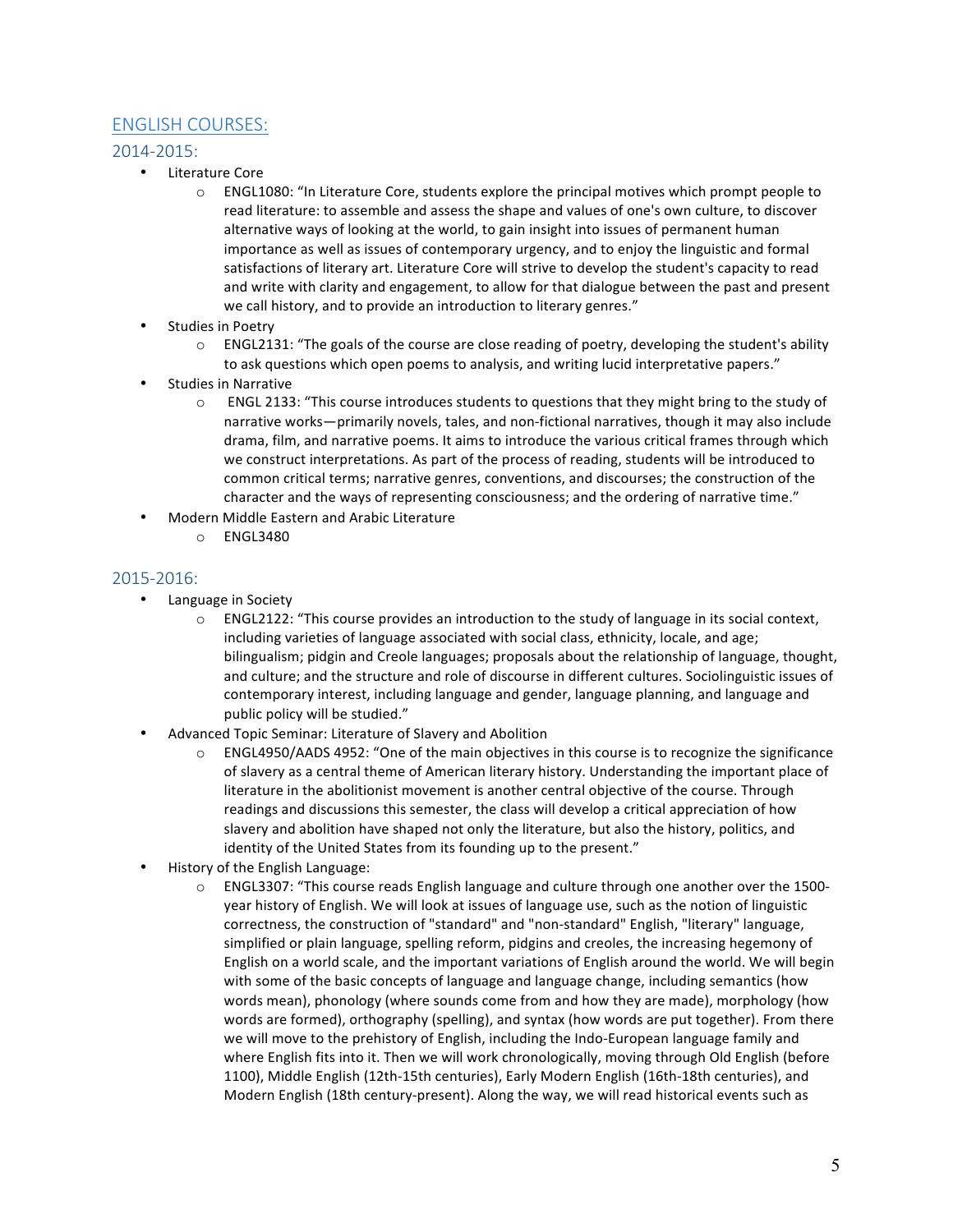invasions, revolutions political and intellectual, immigration, emigration and cultural assimilation as shaping forces in the living entity of the language."

### 2016-2017:

- Introduction to British Literature and Culture
	- $\circ$  ENGL2170: "This course is a survey of British literature from the beginnings to the early eighteenth century. Most texts are in English; some are read in translation. The course focuses on connections between literature, power, and the formation of literary canons. The survey covers all major genres of early British literature. Texts and authors will include *Beowulf*, Marie de France, Chaucer, Margery Kempe, Shakespeare, Milton, and Swift."

### 2017-2018:

- Children's Literature
	- $\circ$  EDUC6363: "This course explores the influences, appeal, and impact of children's literature. Students will be expected to develop and apply criteria to evaluate the value of using children's literature in different contexts. Critical questions will be explored in relation to children's literature."
- English Elective, TBD